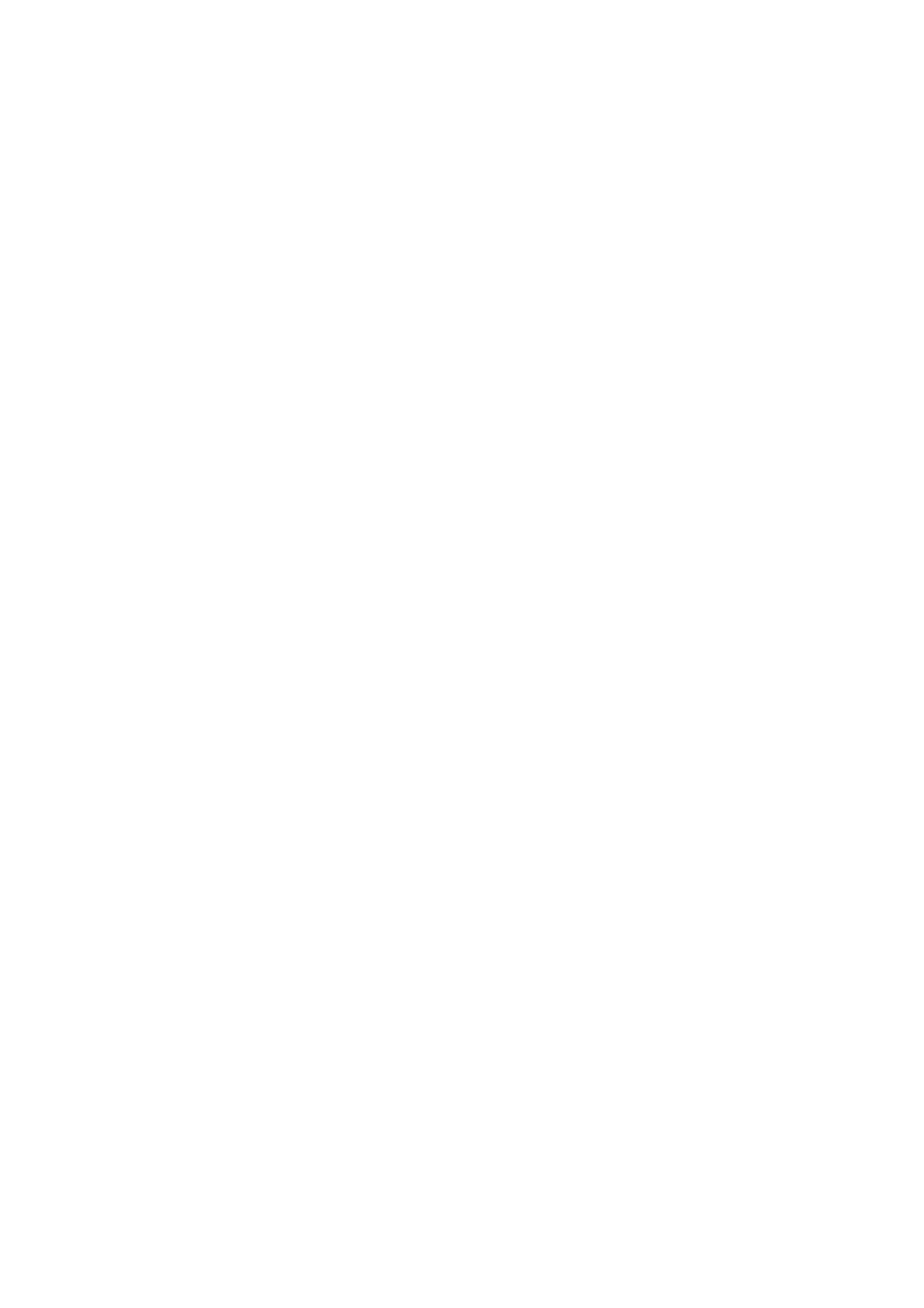#### **CHAPTER 493B**

## **KENYA POST OFFICE SAVINGS BANK ACT**

## ARRANGEMENT OF SECTIONS

#### *Section*

- 1. Short title.
- 2. Interpretation.
- 3. Establishment of the Bank and vesting of assets and liabilities.
- 4. Functions of the Bank.
- 5. Appointment of Board of Directors.
- 6. Appointment of Managing Director.
- 7. Deposits and repayments.
- 8. *Deleted and Spent.*
- 9. Interest payable.
- 9A. Exemption from lottery licences.
- 10. Expenses.
- 11. Investment of funds.
- 12. Accounts.
- 13. Surplus and deficits.
- 14. Settlement of disputes.
- 15. Rules.
- 16. Secrecy.
- 17. Repeal of Cap. 501.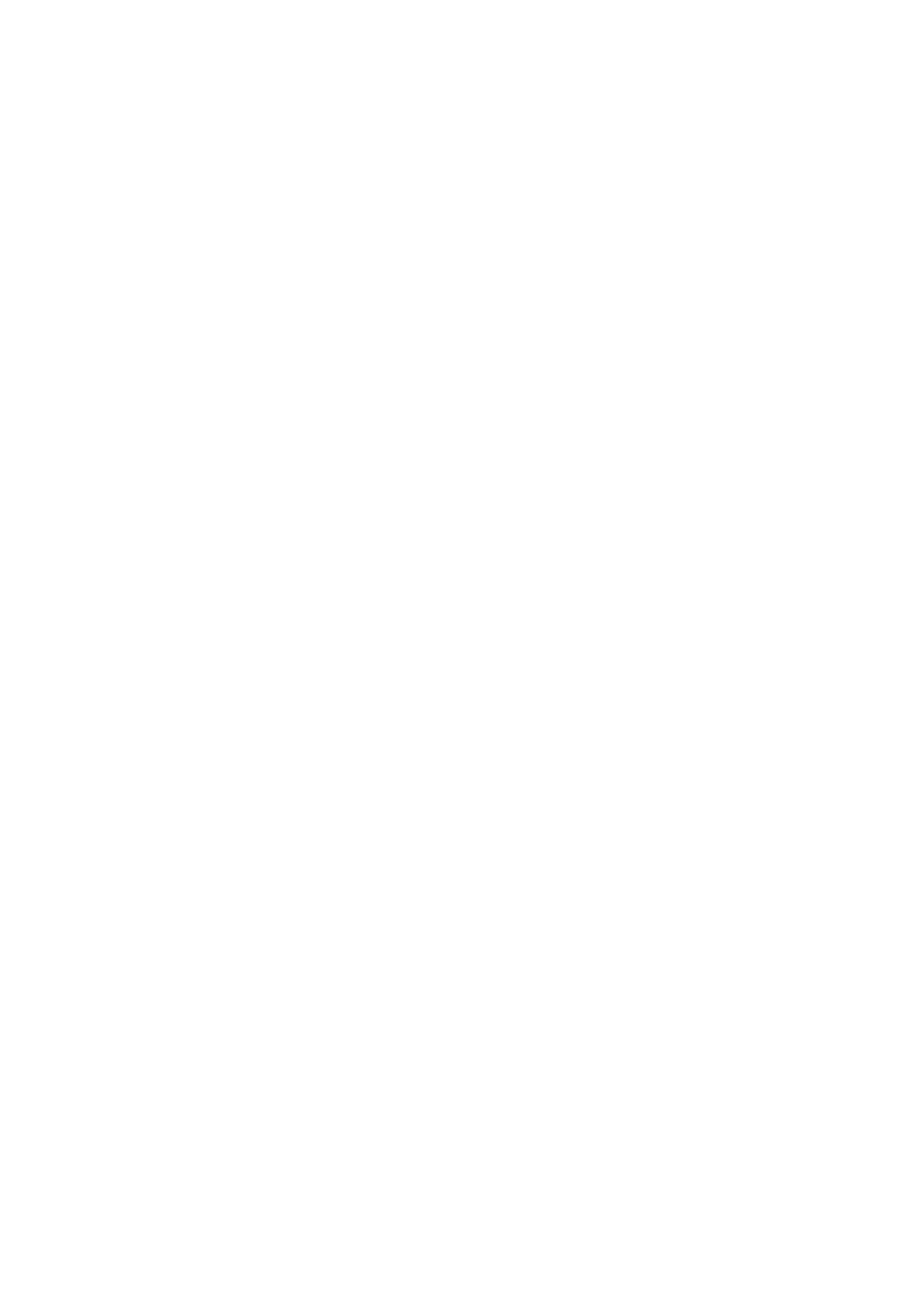#### **CHAPTER 493B**

#### **KENYA POST OFFICE SAVINGS BANK ACT**

[*Date of assent: 30th December, 1977*.]

[*Date of commencement: 1st January, 1978*.]

#### **An Act of Parliament to establish the Kenya Post Office Savings Bank and to encourage and facilitate personal saving**

[Act No. 23 of 1977, L.N. 24/1978, Act No. 8 of 1978, Act No. 12 of 1984, Act No. 13 of 1988, Act No. 14 of 1991, Act No. 6 of 2001, Act No. 8 of 2009, Act No. 18 of 2018.]

#### **1. Short title**

This Act may be cited as the Kenya Post Office Savings Bank Act.

#### **2. Interpretation**

In this Act—

**"Bank"** means the Kenya Post Office Savings Bank established under section 3;

**"Board"** means the Board of Directors appointed under section 5;

**"Corporation"** means the Kenya Posts and Telecommunications Corporation established under the Kenya Posts and Telecommunications Corporation Act (Cap. 411);

**"expenses"** has the meaning assigned to it in section 10;

**"former Bank"** means the Post Office Savings Bank established under the Post Office Savings Bank Act (Cap. 501) (1962) (now repealed);

**"revenue"** means income of the Bank but does not include moneys received on deposit.

#### **3. Establishment of the Bank and vesting of assets and liabilities**

(1) There is hereby established a savings bank to be known as the Kenya Post Office Savings Bank which shall replace the former Bank and which shall be a body corporate with perpetual succession and a common seal and shall have power to sue and be sued in its corporate name and to acquire, hold and dispose of movable and immovable property for the purposes of the Bank.

The assets and liabilities of the former Bank subsisting at the commencement of this Act shall on that day be vested in the Bank.

Savings accounts vested in the Bank under subsection (2) shall be maintained by the Bank subject to any rules made under section 15.

## **4. Functions of the Bank**

It shall be the responsibility of the Bank—

- (a) to encourage thrift and provide the means and opportunities for the people of Kenya to save;
- (b) to open, maintain or close branches at such places, including at any office of the Corporation, as the Board deems appropriate;
- (c) to provide facilities for savings accounts including the accounts vested in the Bank on the commencement of this Act;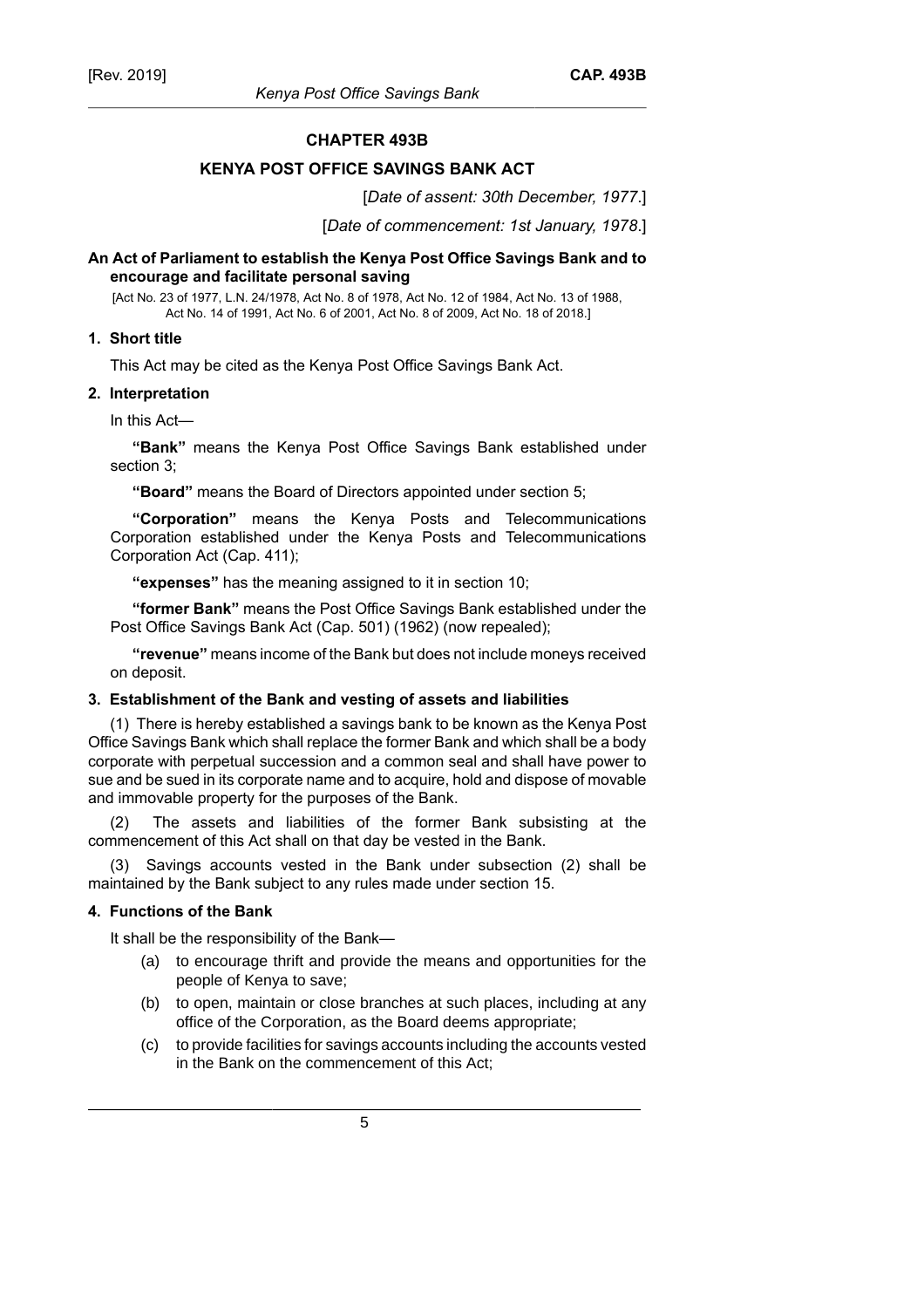- (d) to issue such other instruments or facilities for personal saving in such form as it may from time to time deem to be appropriate and desirable in furtherance of the objects of this Act;
- (e) to invest any surplus funds in accordance with section 11;
- (f) to establish a corporate body for the purposes of undertaking banking business and other related financial services in Kenya and to utilise such part of the deposit capital as the Minister may authorize;
- (ff) to deal in foreign exchange;
- (g) to own and hold shares in any corporate body established in accordance with this section;
- (h) to cover the expenses of its operation with revenue earned from its investments taking one year with another.

[Act No. 14 of 1991, Sch., Act No. 8 of 2009, s. 65.]

#### **5. Appointment of Board of Directors**

(1) The Bank shall be under the control of a Board of Directors which shall, subject to the direction of the Minister, take such steps as may be necessary and desirable for the proper management of the Bank and for the promotion of the objects and purposes of this Act.

(2) The Board shall consist of seven members as follows—

- (a) a chairman who shall be appointed by the Minister;
- (b) the Managing Director of the Bank;
- (c) the Permanent Secretary to the Treasury or a public officer employed by the Treasury appointed by the Minister as alternates;
- (d) the Managing Director of the Corporation or an officer of the Corporation nominated by him as alternates;
- (e) three members appointed by the Minister who shall not be employees of the Government.
- (3) A quorum for any meeting of the Board shall be four:

Provided that no meeting of the Board shall be held or continued notwithstanding that there is a quorum unless either the Permanent Secretary to the Treasury or the public officer appointed under paragraph (c) of subsection (2) is present.

#### [Act No. 12 of 1984, Sch.]

#### **6. Appointment of Managing Director**

(1) The Minister shall appoint a Managing Director who shall be responsible for the implementation of the policy and savings programmes of the Bank as laid down by the Board from time to time.

(2) *Deleted by Act No. 12 of 1984, Sch.*

(3) The Managing Director of the Bank may with the consent of the Board employ such persons as may be necessary for the execution of this Act.

(4) Employees of the Bank shall be engaged on such terms of service as the Board and the Treasury may approve:

Provided that the Bank may arrange with the Corporation that employees of the Corporation shall undertake duties on behalf of the Bank and that the Corporation shall be reimbursed in accordance with section 10.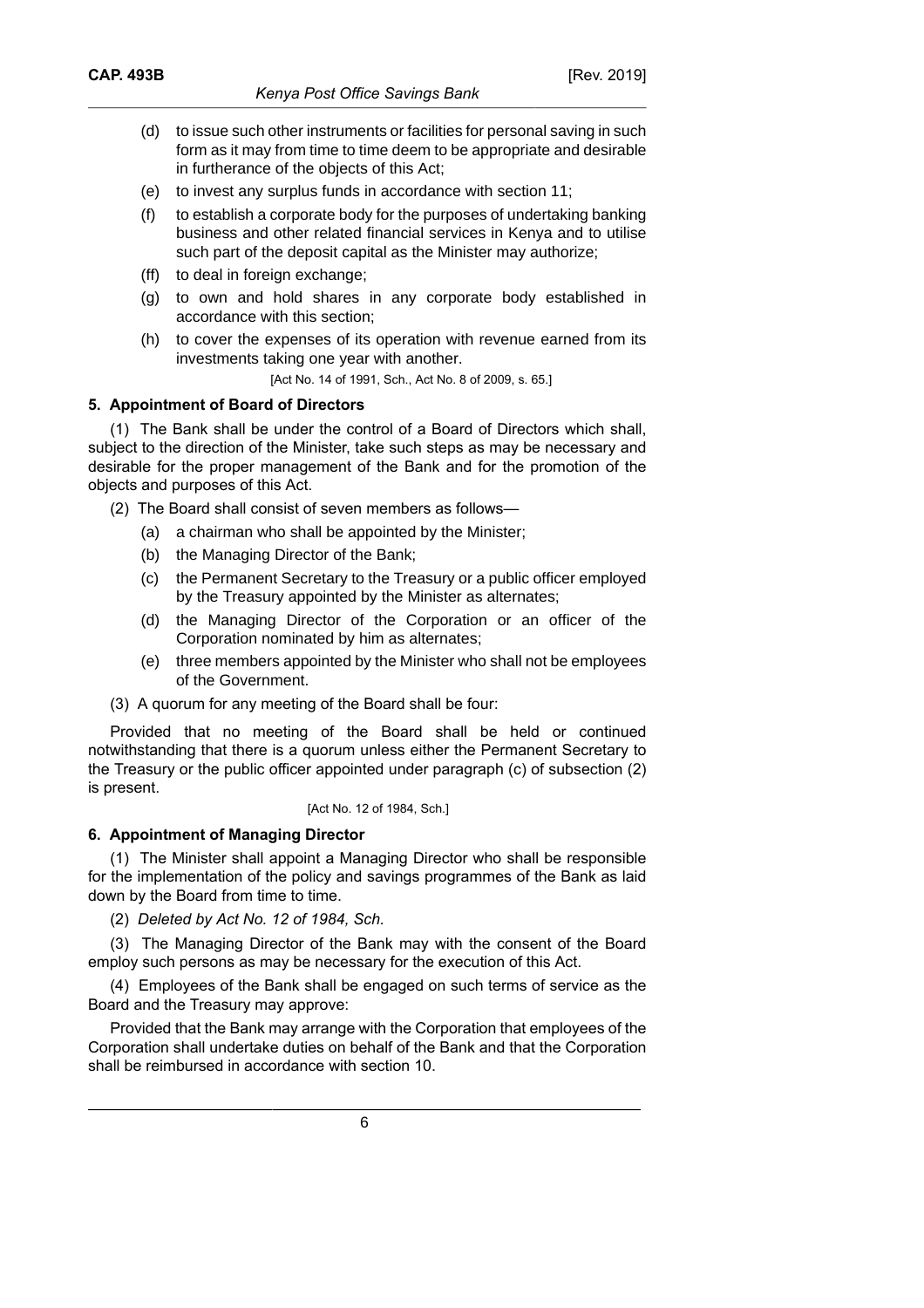## **7. Deposits and repayments**

Deposits of money to be paid into the Bank whether paid into a savings account or in respect of any other savings facility issued by the Bank from time to time shall be received and repaid under such conditions as may be prescribed in accordance with rules made by the Board under section 15.

## **8. Security of moneys deposited**

- (1) *Deleted by Act No. 6 of 2001, s. 61*.
- (2) [*Spent*].

## **9. Interest payable**

Interest shall be payable on savings deposits and on such other savings instruments as may be issued by the Bank from time to time in accordance with rules made by the Board under section 15.

## **9A. Exemption from lottery licences**

Nothing in the Betting, Lotteries and Gaming Act (Cap. 131) shall be taken to apply to any instrument issued under this Act by reason of any use or proposed use of chance to select particular instruments for special benefits, if the terms of the issue provide that the amount subscribed is to be repayable in full in the case of all the instruments.

[Act No. 8 of 1978, s. 12.]

## **10. Expenses**

(1) All expenses incurred in the execution of this Act shall be met from the revenue of the Bank.

(2) For the purposes of this Act, **"expenses"** means the cost of any work or service done by or in connection with the Bank, including such sum on account of administrative and other overhead expenses incurred by the Corporation as may, with the approval of the Permanent Secretary to the Treasury, be reasonably assigned to that work or service.

## **11. Investment of funds**

(1) Except in so far as any funds may be determined by the Board to be kept in hand for the general purposes of the Board, the Board shall ensure that any surplus of cash in the Bank shall be invested in any or all of the following—

- (a) interest-bearing securities;
- (b) the corporate body established under section 4 or in such other institution as the Board shall deem appropriate;
- (c) at interest as the Board may direct.

(2) Any sums of money that may from time to time be required for the repayment of any deposits or for the payment of interest thereon or expenses incurred in the execution of this Act may be raised by the sale of the whole or a part of such securities:

Provided that any sums of money which may be required for such purposes may, with the approval of the Minister, be advanced to the Bank by the Treasury until they can be raised by the sale of such securities and such advances shall bear interest at the rate of interest from time to time payable to depositors.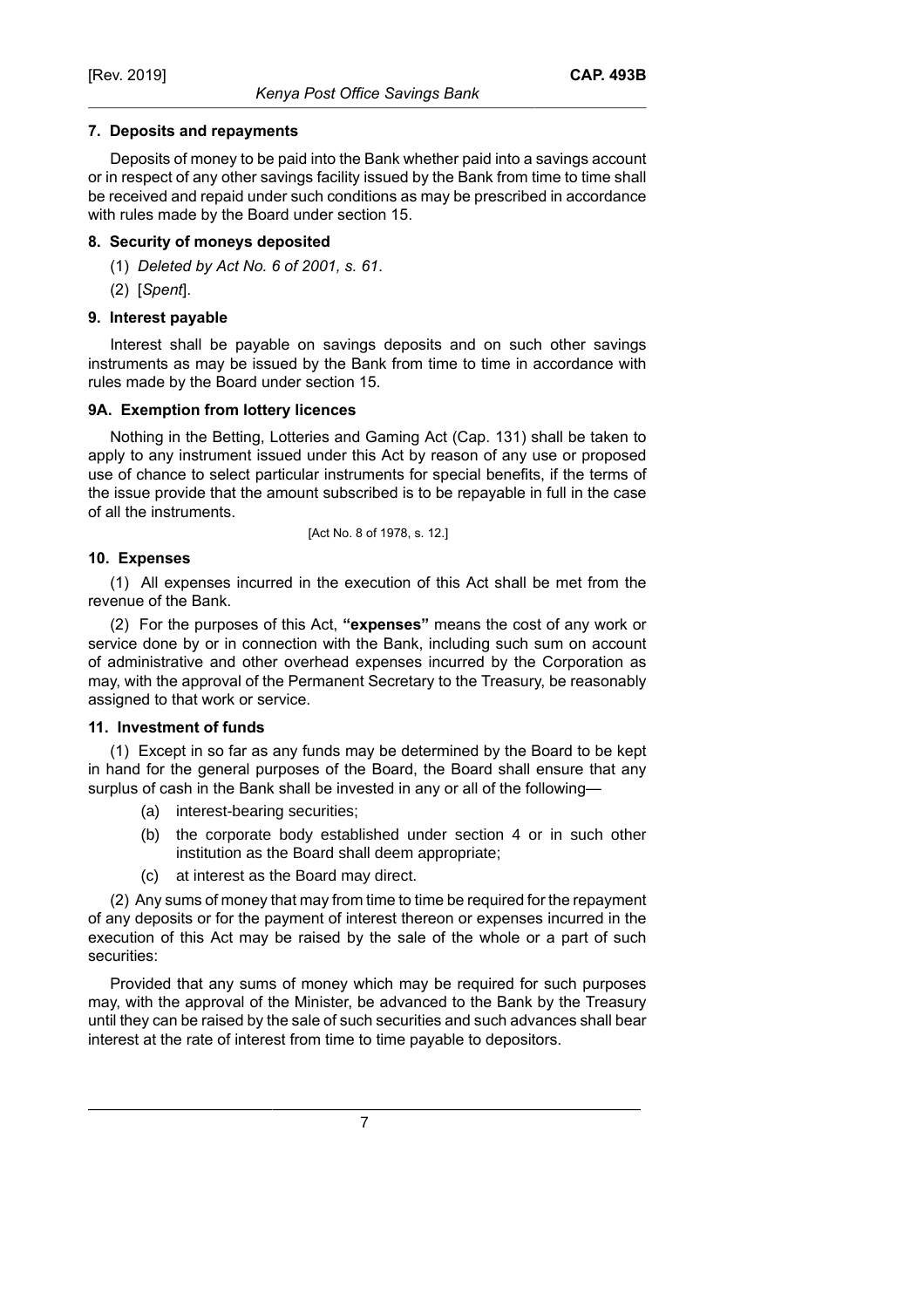(3) Any advances made in pursuance of the proviso to subsection (2) shall be charged upon and paid out of the Consolidated Fund and every sum repaid on account of such advance shall be forthwith paid into the exchequer account.

[Act No. 14 of 1991, Sch.]

#### **12. Accounts**

(1) Annual accounts of the revenue and expenditure of the Bank for each year ending on the 31st December, together with a statement of the assets and liabilities of the Bank, shall, after being audited and certified by the Auditor-General (Corporations), be laid by the Minister before the National Assembly as soon as possible after the close of each year and shall thereafter without delay be published in the *Gazette*.

(2) The annual accounts shall include a statement of monies received and repaid by the Bank separately for each savings facility, including a statement of the amount of interest credited to each facility.

[Act No. 13 of 1988, Sch.]

## **13. Surplus and deficits**

(1) Without prejudice to paragraph (f) of section 4, if in any year the revenue of the Bank is insufficient to defray the interest due to depositors and all expenses under this Act, such deficiency shall be charged upon and paid out of the Consolidated Fund.

(2) If in any year the revenue of the Bank shall be more than sufficient to defray the interest due to depositors and all expenses under this Act, then the Minister may direct the transfer of the surplus or any portion thereof to the Consolidated Fund:

Provided that no such transfer shall be made unless the assets of the Bank will thereafter exceed the liabilities by not less than fifteen *per centum* of the liabilities to depositors.

#### **14. Settlement of disputes**

(1) If any dispute shall arise between the Bank and any individual depositor therein, or any executor, administrator or next-of-kin of a depositor, or any creditor or assignee of a depositor who may become bankrupt or insolvent, or any person claiming to be such an executor, administrator, next-of-kin, creditor or assignee, or to be entitled to any money deposited in the Bank, then the matter in dispute shall be referred to an arbitrator to be appointed by the Registrar in consultation with the Cabinet Secretary, and any award, order or determination of or by such arbitrator shall be final and binding on all parties to the arbitration.

(2) For purposes of this section **"Registrar"** means the Registrar of the Nairobi Centre for International Arbitration established under the Nairobi Centre for International Arbitration Act, 2013 (No. 26 of 2013).

[Act No. 18 of 2018, Sch.]

#### **15. Rules**

(1) The Board may make rules for the management and regulation of the Bank.

(2) In particular and without prejudice to the generality of the foregoing, such rules may—

- (a) prescribe the terms under which deposits will be accepted;
- (b) prescribe the limits of deposits acceptable under various terms;